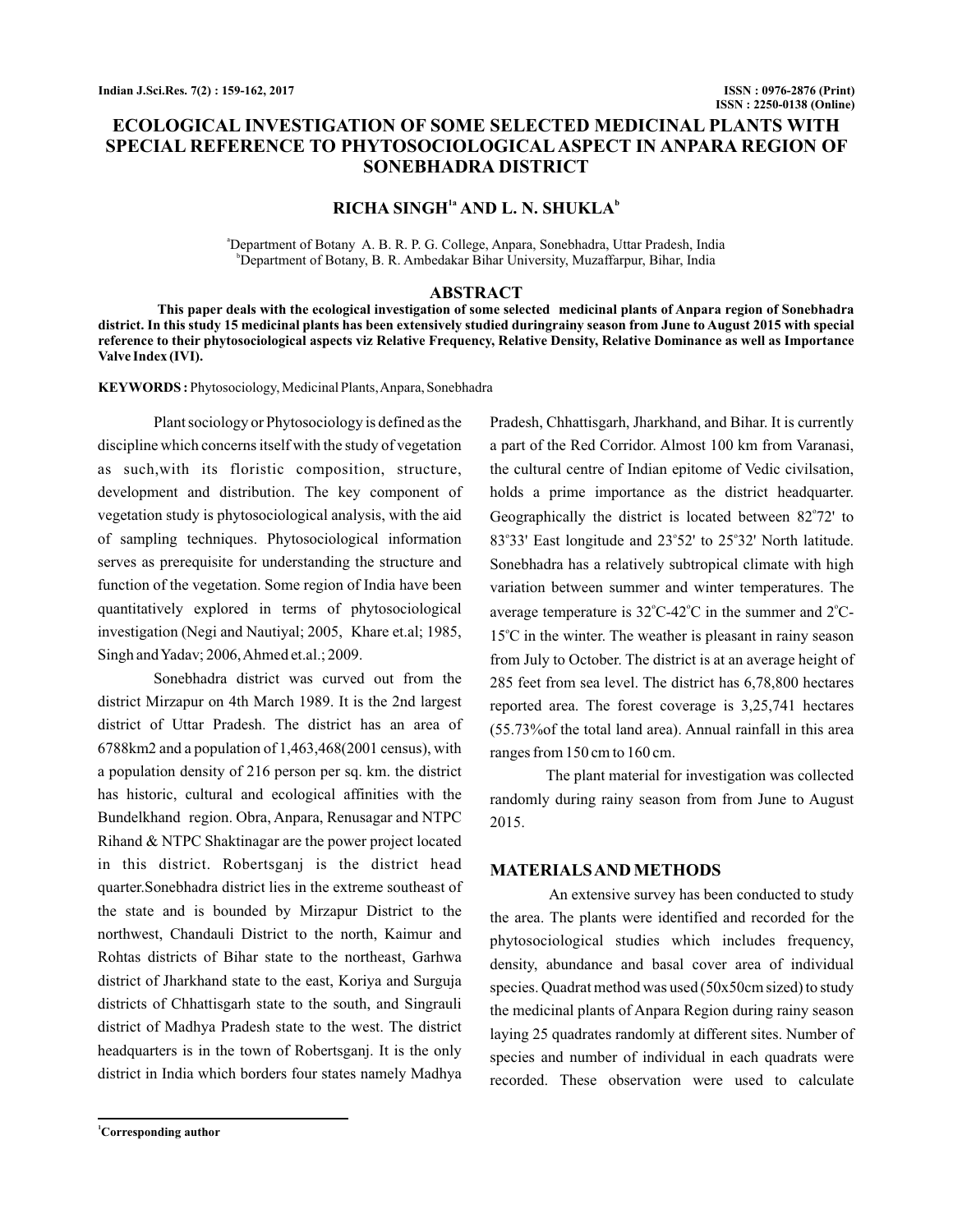### **SINGH AND SHUKLA: ECOLOGICAL INVESTIGATION OF SOME SELECTED...**









**Graph 10 :** *Datura stramonium* **Graph 11 :** *Eclipta alba* **Graph 12 :** *Euphorbia hirta*



**Graph 13 :** *Phyllanthus nirurii* **Graph 14 :** *Scoparia dulcis* **Graph 15 :** *Vernonia cinerea*







**Graph 7 :** *Calotropis procera* **Graph 8 :** *Commelina benghalensis* **Graph 9 :** *Cynodon dactylon*







**Graph 1 :** *Abrus precatorius* **Graph 2 :** *Achyranthus aspera* **Graph 3 :** *Ageratum conyzoides*



**Graph 4 :** *Argemon mexicana* **Graph 5 :** *Boerhaavia diffusa* **Graph 6 :** *Bambusa arundinacea*





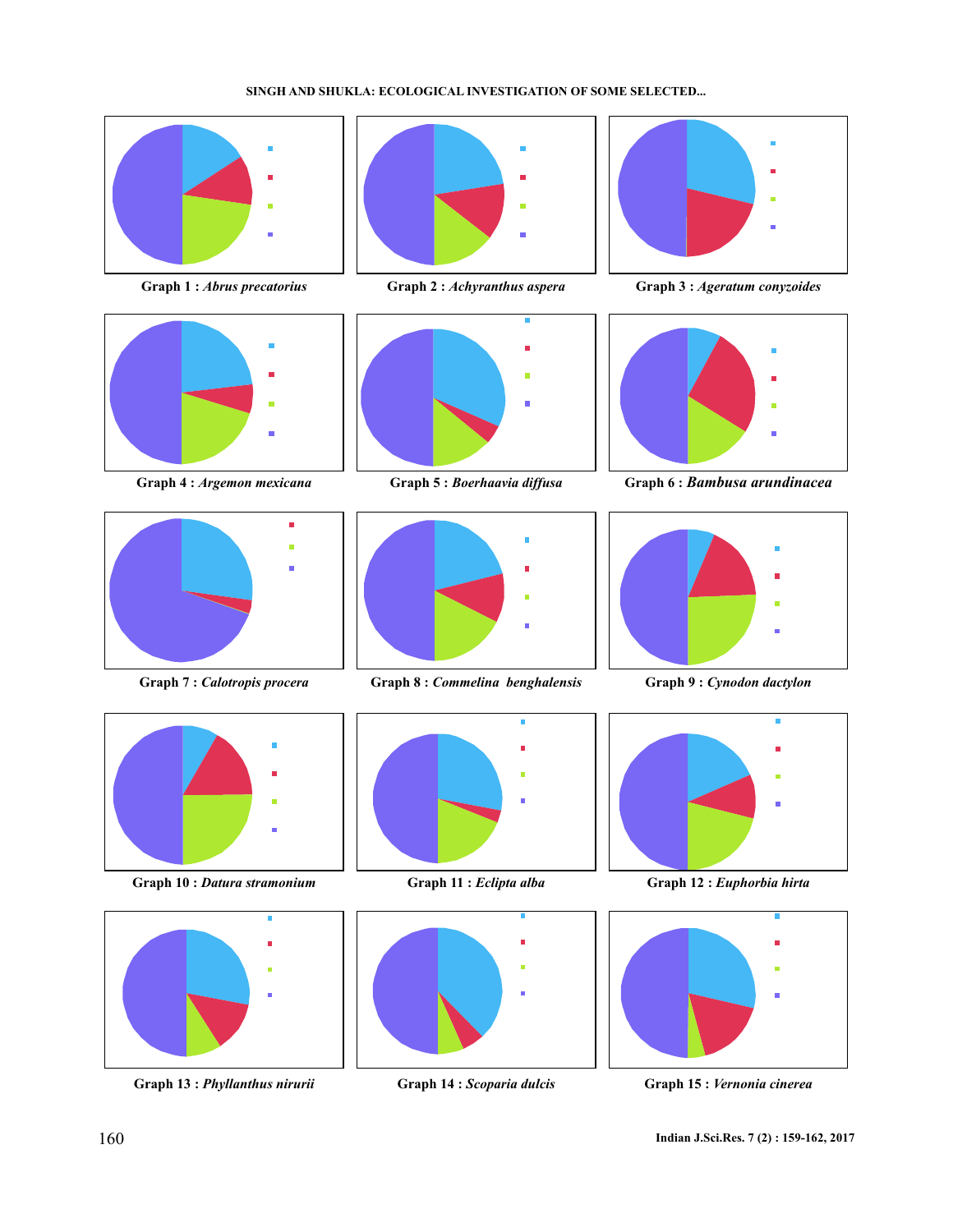|                                                                                                                                                         | Σ        |                     | 20.40                  | 18.54              | 8.680               | 4.43                     | 1.610                 | 19.63                   | 10.63                  | 10.20          |              | 99.52                                                                        | 81.85             | 14.83          | 1.830           | 6.300                  | 0.900               | 28.88                |  |  |  |
|---------------------------------------------------------------------------------------------------------------------------------------------------------|----------|---------------------|------------------------|--------------------|---------------------|--------------------------|-----------------------|-------------------------|------------------------|----------------|--------------|------------------------------------------------------------------------------|-------------------|----------------|-----------------|------------------------|---------------------|----------------------|--|--|--|
| : Phytosociology of Medicinal Plant Species During Rainy Season From June to August 2015                                                                | Relative | Dominance<br>R.M.   | 9.25                   | 5.340              | 0.028               | 1.79                     | 0.440                 | 6.32                    | 0.016                  | 3.58           |              | 50.810                                                                       | 40.70             | 5.59           | 0.770           | 1.14                   | 0.120               | 2.389                |  |  |  |
|                                                                                                                                                         | Relative | Density R.D         | 4.65                   | 4.840              | 3.66                | 0.58                     | 0.140                 | 10.180                  | 0.453                  | 2.290          |              | 35.810                                                                       | 27.118            | 0.909          | 0.380           | 1.62                   | 0.100               | 9.848                |  |  |  |
|                                                                                                                                                         | Relative | Frequency<br>R.F.   | 6.5                    | 8.360              | 5.00                | 2.06                     | 1.030                 | 3.130                   | 4.167                  | 4.33           |              | 12.900                                                                       | 13.69             | 8.330          | 0.680           | 3.54                   | 0.680               | 16.66                |  |  |  |
|                                                                                                                                                         |          | Abundance           | $\frac{48}{5}$         | 4.48               | 2.93                | 8.00                     | 4.00                  | 83.33                   | 1.50                   | 1.55           |              | 28.38                                                                        | 30.40             | 1.50           | 16.00           | 1.33                   | 4.00                | 16.375               |  |  |  |
|                                                                                                                                                         |          | Density             | 48.5                   | 3.31               | 1.76                | 2.40                     | 0.60                  | 50.00                   | $0.\overline{3}$       | 0.68           |              | 28.730                                                                       | 30.40             | $\frac{6}{10}$ | 1.60            | 00.48                  | 0.42                | 3.10                 |  |  |  |
|                                                                                                                                                         |          | Frequency (%)       | $\overline{c}$         | $\infty$           | $\infty$            | $\overline{\mathcal{E}}$ | $\overline{18}$       | $\infty$                | $\Omega$               | $\overline{4}$ |              | $\overline{6}$                                                               | 80                | $\overline{4}$ | $\supseteq$     | 36                     | $\overline{a}$      | $\rm 80$             |  |  |  |
| Table                                                                                                                                                   |          | pecies<br>Name of S | torius<br>Abrus precai | Achyranthus aspera | Ageratum conyzoides | Argemon mexicana         | diffusa<br>Boerhaavia | undinacea<br>Bambusa ar | rocera<br>Calotropis p | Commelina      | benghalensis | Cynodon dactylon                                                             | Datura stramonium | Eclipta alba   | Euphorbia hirta | nirurii<br>Phyllanthus | lcis<br>Scoparia du | vala<br>Vernonia cin |  |  |  |
|                                                                                                                                                         |          | S.No.               |                        | $\sim$             | $\epsilon$          | 4.                       | r.                    | $\dot{\circ}$           | 7.                     | $\infty$       |              | o.                                                                           | $\overline{10}$   |                | $\overline{5}$  | $\overline{3}$         | $\vec{4}$           | 15.                  |  |  |  |
| frequency, relative frequency, density, relative density,<br>abundance, relative dominance, basal cover and IVI of each<br>species by methods obtained. |          |                     |                        |                    |                     |                          |                       |                         |                        |                |              | <b>OBSERVATION</b><br>In the survey conduct<br>June to August 2015 in Anpara |                   |                |                 |                        |                     |                      |  |  |  |

**SINGH AND SHUKLA: ECOLOGICAL INVESTIGATION OF SOME SELECTED...**

 $\blacksquare$ 

#### **OBSERVATION**

In the survey conducted during rainy season from June to August 2015 in Anpara region of Sonebhadra district total 15 medicinal plants were observed whose phytosociology is tabulated in the table 1 and graphically (graph 1 - 15) represented in phytograph.

L,